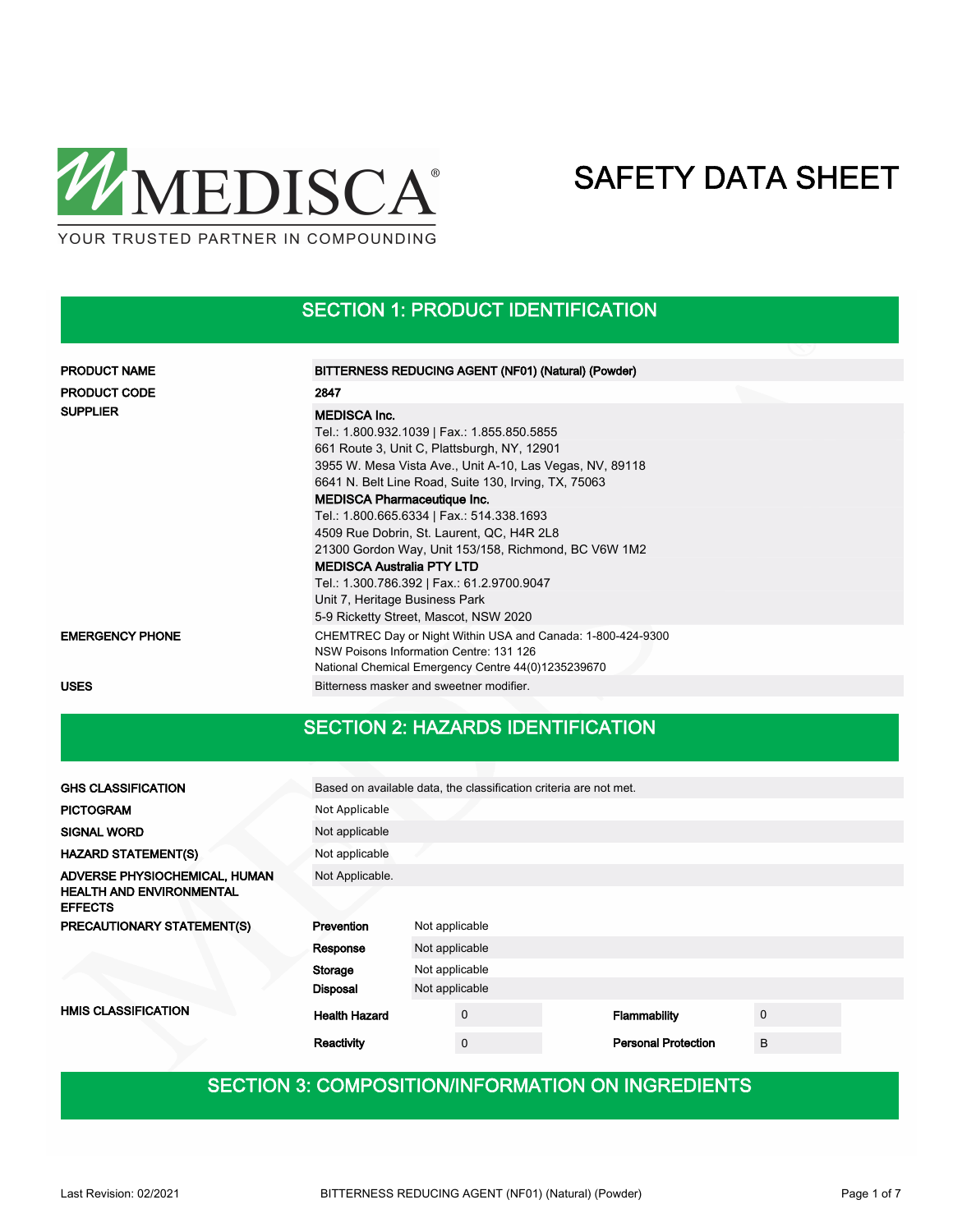

| <b>CHEMICAL NAME</b>        | Not applicable       |                   |                  |                |  |  |  |  |
|-----------------------------|----------------------|-------------------|------------------|----------------|--|--|--|--|
| <b>BOTANICAL NAME</b>       | Not applicable       |                   |                  |                |  |  |  |  |
| <b>SYNONYM</b>              | Not applicable       |                   |                  |                |  |  |  |  |
| <b>CHEMICAL FORMULA</b>     | Not applicable       | ╰                 |                  |                |  |  |  |  |
| <b>CAS NUMBER</b>           | Not applicable       |                   |                  |                |  |  |  |  |
| <b>ALTERNATE CAS NUMBER</b> | Not applicable       |                   |                  |                |  |  |  |  |
| <b>MOLECULAR WEIGHT</b>     | Not applicable       |                   |                  |                |  |  |  |  |
| <b>COMPOSITION</b>          | <b>CHEMICAL NAME</b> | <b>CAS NUMBER</b> | <b>EC NUMBER</b> | % BY WEIGHT    |  |  |  |  |
|                             | Mixture              | Not applicable    | Not applicable   | Not applicable |  |  |  |  |

There are no additional ingredients present which, within the current knowledge of the supplier and in the concentrations applicable, are classified as health hazards and hence require reporting in this section.

NOTES **Polyphenol produced from fruit that acts as bitterness masker and sweetner modifier.** 

\*Proprietary: Ingredients indicated as hazardous have been assessed under standards for workplace safety. In accordance with 29 CFR 1910.1200, the exact percentage composition of this mixture has been withheld as trade secret.

#### SECTION 4: FIRST-AID MEASURES

| IN CASE OF EYE CONTACT      | Flush with copious amounts of water for 15 minutes, separating eyelids with fingers. If irritation persists seek<br>medical aid.                                                                                                                                         |  |  |  |  |  |
|-----------------------------|--------------------------------------------------------------------------------------------------------------------------------------------------------------------------------------------------------------------------------------------------------------------------|--|--|--|--|--|
| IN CASE OF SKIN CONTACT     | Not expected to be a hazard under anticipated conditions of normal use. Wash with soap and water if irritation<br>occurs. Seek medical attention if irritation develops and persists. Wash with soap & water for 15 minutes. If<br>irritation persists seek medical aid. |  |  |  |  |  |
| <b>IF SWALLOWED</b>         | Not expected to be a hazard under anticipated conditions of normal use. Call a physician. Wash out mouth with<br>water. Do not induce vomiting without medical advice.                                                                                                   |  |  |  |  |  |
| IF INHALED                  | Remove to fresh air. If not breathing, give artificial respiration. If breathing is difficult, give oxygen. Call a<br>physician                                                                                                                                          |  |  |  |  |  |
| <b>SYMPTOMS AND EFFECTS</b> | Not expected to present a significant hazard under anticipated conditions of normal use.                                                                                                                                                                                 |  |  |  |  |  |

#### SECTION 5: FIREFIGHTING MEASURES

| <b>SPECIFIC HAZARDS ARISING FROM</b><br><b>THE CHEMICAL</b>            | Not applicable                                                                                                                                                                      |
|------------------------------------------------------------------------|-------------------------------------------------------------------------------------------------------------------------------------------------------------------------------------|
| <b>FLAMMABLE PROPERTIES</b>                                            | May be combustible at high temperature                                                                                                                                              |
| <b>HAZARDOUS COMBUSTION PRODUCTS</b>                                   | Under fire conditions, hazardous fumes will be present.                                                                                                                             |
| <b>SUITABLE &amp; UNSUITABLE</b><br><b>EXTINGUISHING MEDIA</b>         | Small fire: dry chemical, CO <sub>2</sub> or water spray. Large fire: dry chemical, CO <sub>2</sub> , alcohol resistant foam or water<br>spray. Do not get water inside containers. |
| <b>PROTECTIVE EQUIPMENT AND</b><br><b>PRECAUTIONS FOR FIREFIGHTERS</b> | Wear self-contained breathing apparatus and protective clothing to prevent contact with skin and eyes.                                                                              |

### SECTION 6: ACCIDENTAL RELEASE MEASURES

PERSONAL PRECAUTIONS

Wear respiratory protection. Avoid dust formation. Avoid breathing vapours, mist or gas. Ensure adequate ventilation. Evacuate personnel to safe areas. Avoid breathing dust.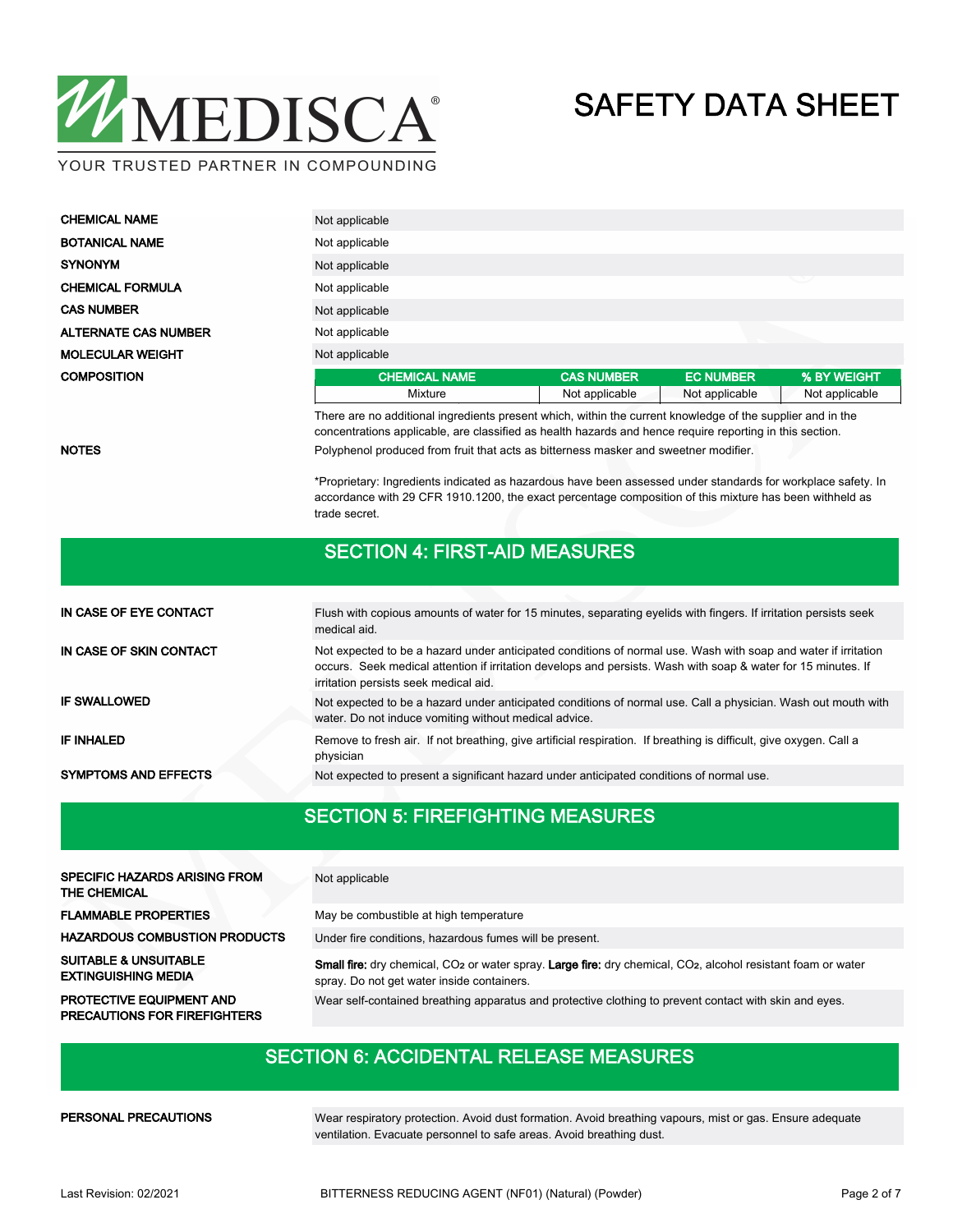

#### YOUR TRUSTED PARTNER IN COMPOUNDING

| <b>METHODS &amp; MATERIAL FOR</b><br><b>CONTAINMENT</b> | On land, sweep or shovel into suitable containers. Minimize generation of dust.                                                                                                                                                                                                                                                                                                                                                                                                                                                                                                                                                                     |
|---------------------------------------------------------|-----------------------------------------------------------------------------------------------------------------------------------------------------------------------------------------------------------------------------------------------------------------------------------------------------------------------------------------------------------------------------------------------------------------------------------------------------------------------------------------------------------------------------------------------------------------------------------------------------------------------------------------------------|
| <b>CLEANUP PROCEDURE</b>                                | Do not touch damaged containers or spilled material unless wearing appropriate protective clothing. Wear<br>respirator, chemical safety goggles, rubber boots and heavy rubber gloves. Stop leak if you can do it without<br>risk. Prevent entry into waterways, sewers, basements or confined areas. Shut off all sources of ignition.<br>Evacuate the area. If necessary, employ water fog to disperse the vapors. Absorb the matter with compatible<br>vermiculite or other absorbing material. Place in a suitable container and retain for disposal. Ventilate and clean<br>the affected area. Do not flush into sewerage system or to drains. |
| REFERENCE TO OTHER SECTIONS                             | See Section 7 for information on safe handling. See Section 8 for information on personal protection equipment.<br>See Section 13 for disposal information.                                                                                                                                                                                                                                                                                                                                                                                                                                                                                         |
|                                                         | <b>SECTION 7: HANDLING AND STORAGE</b>                                                                                                                                                                                                                                                                                                                                                                                                                                                                                                                                                                                                              |

| <b>PRECAUTIONS FOR SAFE HANDLING</b> | Do not inhale. Avoid contact with eyes, skin and clothing. Avoid prolonged or repeated exposure. Wash<br>thoroughly after handling. Store away from incompatible materials, in a well-ventilated area. Eliminate all<br>sources of ignition. Store in accordance with local regulations. Do not store in unlabeled containers.<br>Containers that have been opened must be carefully resealed and kept upright to prevent leakage. Use<br>appropriate containment to avoid environmental contamination. |  |  |  |  |  |
|--------------------------------------|---------------------------------------------------------------------------------------------------------------------------------------------------------------------------------------------------------------------------------------------------------------------------------------------------------------------------------------------------------------------------------------------------------------------------------------------------------------------------------------------------------|--|--|--|--|--|
| <b>CONDITIONS FOR SAFE STORAGE</b>   | Store away from incompatible materials, in a well-ventilated area. Eliminate all sources of ignition. Store in<br>accordance with local regulations. Do not store in unlabeled containers. Containers that have been opened<br>must be carefully resealed and kept upright to prevent leakage. Use appropriate containment to avoid<br>environmental contamination.                                                                                                                                     |  |  |  |  |  |
| <b>STORAGE CONDITIONS</b>            | Store in original container, tightly sealed, protected from direct sunlight and moisture.                                                                                                                                                                                                                                                                                                                                                                                                               |  |  |  |  |  |
| <b>SPECIFIC END USE(S)</b>           | See Section 1                                                                                                                                                                                                                                                                                                                                                                                                                                                                                           |  |  |  |  |  |

### SECTION 8: EXPOSURE CONTROLS/ PERSONAL PROTECTION

|               | Country            |      | Limit value-8 hours |     | <b>Limit value-Short Term</b> | <b>IDLH</b> | <b>REL</b> | <b>Advisory</b> | <b>Notes</b> |
|---------------|--------------------|------|---------------------|-----|-------------------------------|-------------|------------|-----------------|--------------|
|               |                    | ppm  | mg/m <sup>3</sup>   | ppm | mg/m <sup>3</sup>             |             |            |                 |              |
| <b>OSHA</b>   | <b>USA</b>         | N/L  | N/L                 | N/L | N/L                           | N/L         | N/L        | N/A             | N/A          |
| <b>ACGIH</b>  | <b>USA</b>         | N/L  | N/L                 | N/L | N/L                           | N/L         | N/L        | N/A             | N/A          |
| <b>NIOSH</b>  | <b>USA</b>         | N/L  | N/L                 | N/L | N/L                           | IN/L        | N/L        | N/A             | N/A          |
| <b>WEEL</b>   | <b>USA</b>         | N/L  | N/L                 | N/L | N/L                           | N/L         | N/L        | N/A             | N/A          |
| <b>HSIS</b>   | Australia          | N/L  | N/L                 | N/L | N/L                           | N/L         | N/L        | N/A             | N/A          |
| <b>HSE</b>    | <b>UK</b>          | IN/L | N/L                 | N/L | N/L                           | N/L         | N/L        | N/A             | N/A          |
| <b>GESTIS</b> | <b>Add Country</b> | N/L  | N/L                 | N/L | N/L                           | N/L         | N/L        | N/A             | N/A          |

#### Chemical Name: Not applicable CAS #: Not applicable

N/L = Not listed ; N/A = Not Available PELs are 8-hour TWAs = Limit value - Eight hours Ceiling or Short-Term TWA = STEL = Limit value - Short term EXPOSURE GUIDELINES

Consult local authorities for provincial or state exposure limits. Particulates not otherwise regulated, respirable fraction: 5 mg/m<sup>3</sup>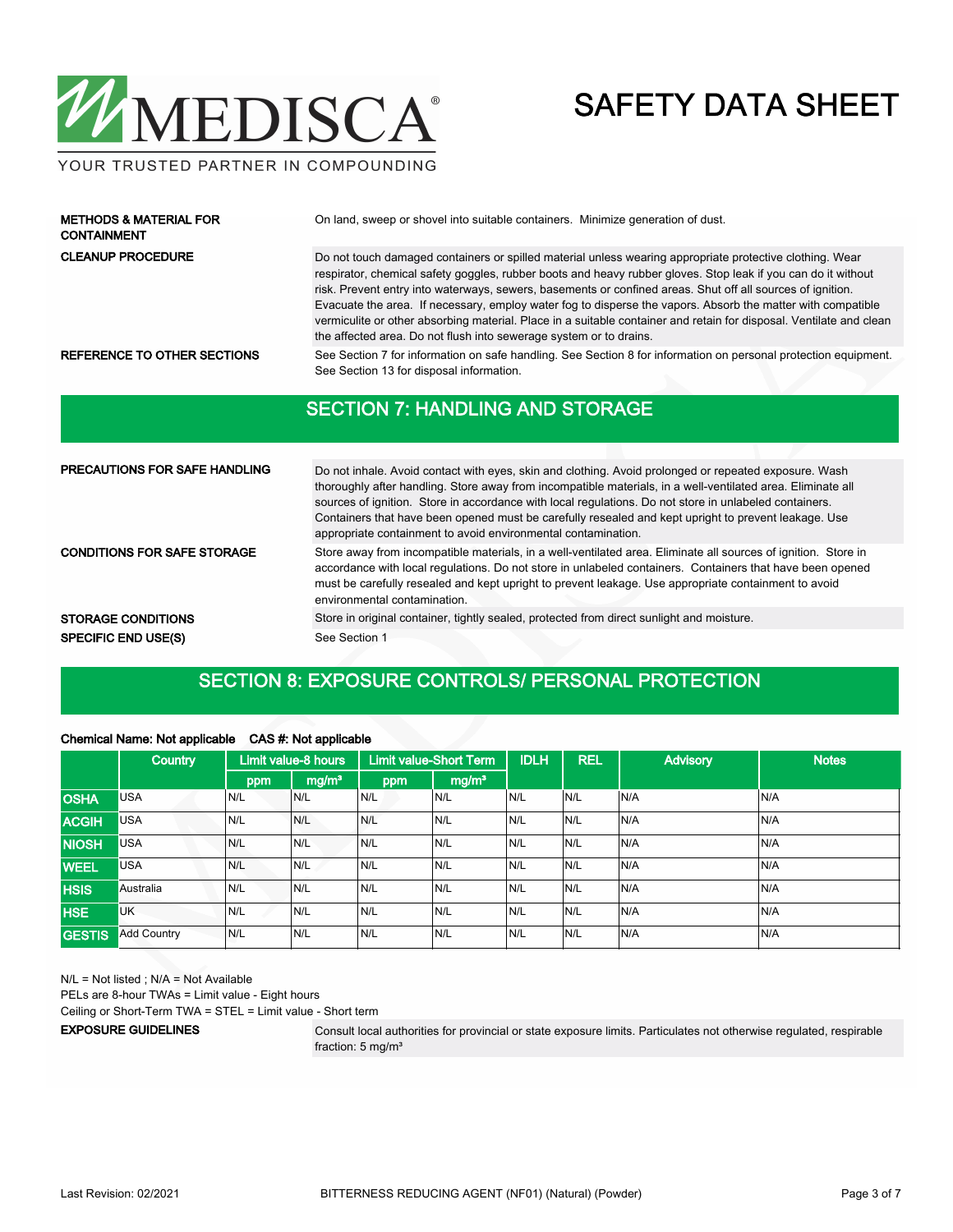

YOUR TRUSTED PARTNER IN COMPOUNDING

#### PERSONAL PROTECTIVE EQUIPMENT

Eyes: Wear appropriate protective eyeglasses or chemical safety goggles as described by WHMIS or OSHA's eye and face protection regulations in 29 CFR 1910.133 or European Standard EN166. Skin: Wear appropriate gloves to prevent skin exposure. Clothing: Wear appropriate protective clothing to minimize contact with skin. Respirators: Follow WHMIS or OSHA respirator regulations found in 29 CFR 1910.134 or European Standard EN 149. Use a NIOSH/MSHA or European Standard EN 149 approved respirator if exposure limits are exceeded or if irritation or other symptoms are experienced. Thermal Hazards: For products representing a thermal hazard, appropriate Personal Protective Equipment should be used. SPECIFIC ENGINEERING CONTROLS Not needed for normal use. Operate according to good working practices.

#### SECTION 9: PHYSICAL AND CHEMICAL PROPERTIES

| <b>PHYSICAL STATE</b>                      | Solid    |                                        |  |                                                                                   |               |  |                                                      |               |  |  |
|--------------------------------------------|----------|----------------------------------------|--|-----------------------------------------------------------------------------------|---------------|--|------------------------------------------------------|---------------|--|--|
| <b>DESCRIPTION</b>                         |          | Beige, odorless, powder                |  |                                                                                   |               |  |                                                      |               |  |  |
| <b>SOLUBILITY</b>                          |          |                                        |  | Almost insoluble in water; soluble in alcohol, ether, benzene, DMSO and pyridine. |               |  |                                                      |               |  |  |
| <b>ODOR</b>                                | Odorless |                                        |  |                                                                                   |               |  |                                                      |               |  |  |
| <b>FLAMMABILITY</b>                        |          | May be combustible at high temperature |  |                                                                                   |               |  |                                                      |               |  |  |
| <b>AUTO-IGNITION</b><br><b>TEMPERATURE</b> |          | Not available                          |  | <b>BOILING POINT</b>                                                              | Not available |  | <b>DECOMPOSITION</b><br><b>TEMPERATURE</b>           | Not available |  |  |
| <b>EVAPORATION RATE</b>                    |          | Not available                          |  | <b>EXPLOSIVE LIMIT</b>                                                            | Not available |  | <b>FLASH POINT</b>                                   | Not available |  |  |
| log P<br>(OCTANOL-WATER)                   |          | Not available                          |  | <b>LOWER FLAMMABLE/</b><br><b>EXPLOSIVE LIMIT(S)</b>                              | Not available |  | <b>MELTING/FREEZING</b><br><b>POINT</b>              | 215°C, 419°F  |  |  |
| <b>ODOR THRESHOLD</b>                      |          | Not available                          |  | <b>OXIDIZING PROPERTY</b>                                                         | Not available |  | pH                                                   | Not available |  |  |
| <b>RELATIVE DENSITY</b><br>$(WATER = 1)$   |          | Not available                          |  | <b>SPECIFIC GRAVITY</b>                                                           | Not available |  | <b>UPPER FLAMMABLE/</b><br><b>EXPLOSIVE LIMIT(S)</b> | Not available |  |  |
| <b>VAPOR DENSITY</b><br>$(AIR = 1)$        |          | Not available                          |  | <b>VAPOR PRESSURE</b>                                                             | Not available |  | <b>VISCOSITY</b>                                     | Not available |  |  |

The physical data presented above are typical values and should not be construed as a specification.

### SECTION 10: STABILITY AND REACTIVITY

| <b>REACTIVITY</b>                                 | Not established                                                                           |
|---------------------------------------------------|-------------------------------------------------------------------------------------------|
| <b>CHEMICAL STABILITY</b>                         | Stable under recommended storage conditions                                               |
| <b>INCOMPATIBLE MATERIALS</b>                     | Strong oxidants                                                                           |
| <b>HAZARDOUS DECOMPOSITION</b><br><b>PRODUCTS</b> | Toxic fumes of carbon monoxide, carbon dioxide, nitrogen oxides and other gases may occur |
| <b>HAZARDOUS POLYMERIZATION</b>                   | Will not occur                                                                            |
| POSSIBLITY OF HAZARDOUS<br>REACTION               | Not established                                                                           |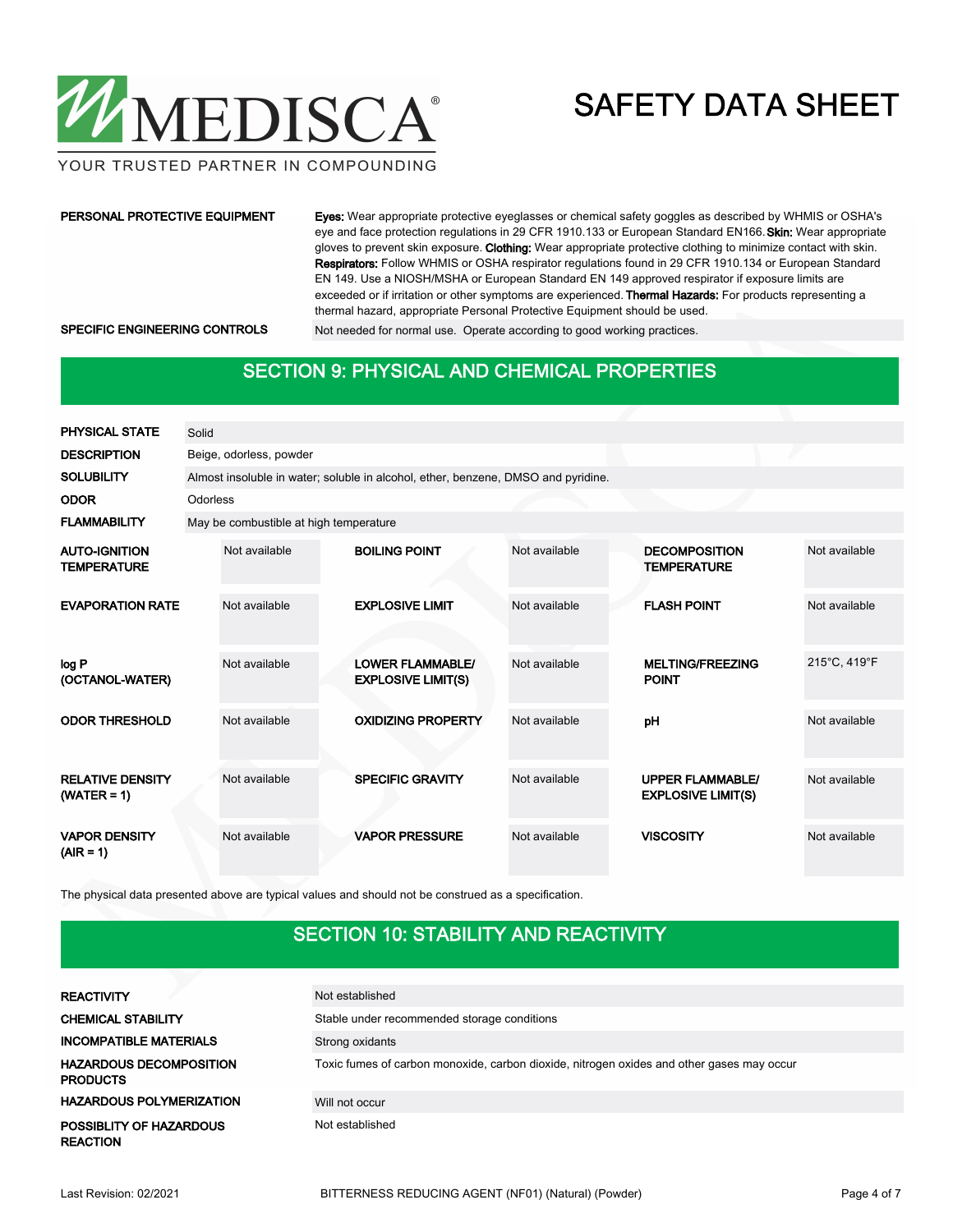

CONDITIONS TO AVOID Moisture, sunlight and extreme temperatures

### SECTION 11: TOXICOLOGICAL INFORMATION

| <b>ACUTE TOXICITY</b>                                        | Oral: Rat: LD50: (mg/kg): Not available<br>Dermal: Rabbit LD50: (mg/kg): Not available<br>Inhalation: Rat: LC50: (mg/L/4hr): Not available |                                                                                                                                     |  |  |  |  |  |  |
|--------------------------------------------------------------|--------------------------------------------------------------------------------------------------------------------------------------------|-------------------------------------------------------------------------------------------------------------------------------------|--|--|--|--|--|--|
| <b>SKIN CORROSION/IRRITATION</b>                             | Due to lack of data the classification is not possible.                                                                                    |                                                                                                                                     |  |  |  |  |  |  |
| <b>SERIOUS EYE DAMAGE/EYE</b><br><b>IRRITATION</b>           | Due to lack of data the classification is not possible.                                                                                    |                                                                                                                                     |  |  |  |  |  |  |
| <b>RESPIRATORY SENSITIZATION</b>                             | Due to lack of data the classification is not possible.                                                                                    |                                                                                                                                     |  |  |  |  |  |  |
| <b>SKIN SENSITIZATION</b>                                    |                                                                                                                                            | Due to lack of data the classification is not possible.                                                                             |  |  |  |  |  |  |
| <b>GERM CELL MUTAGENICITY</b>                                |                                                                                                                                            | Due to lack of data the classification is not possible.                                                                             |  |  |  |  |  |  |
| <b>CARCINOGENICITY</b>                                       | OSHA                                                                                                                                       | Based on the information available from the supplier, no component of this product is listed.                                       |  |  |  |  |  |  |
|                                                              | <b>NTP</b>                                                                                                                                 | Based on the information available from the supplier, no component of this product is listed.                                       |  |  |  |  |  |  |
|                                                              | <b>IARC</b>                                                                                                                                | Based on the information available from the supplier, no component of this product was<br>evaluated.                                |  |  |  |  |  |  |
|                                                              | California<br>Based on the information available from the supplier, no component of this product is listed.<br>Proposition 65              |                                                                                                                                     |  |  |  |  |  |  |
| ADDITIONAL CARCINOGENICITY<br><b>INFORMATION</b>             |                                                                                                                                            | Due to lack of data the classification is not possible.                                                                             |  |  |  |  |  |  |
| <b>REPRODUCTIVE TOXICITY</b>                                 | Due to lack of data the classification is not possible.                                                                                    |                                                                                                                                     |  |  |  |  |  |  |
| SPECIFIC TARGET ORGAN TOXICITY -<br><b>SINGLE EXPOSURE</b>   | Due to lack of data the classification is not possible.                                                                                    |                                                                                                                                     |  |  |  |  |  |  |
| SPECIFIC TARGET ORGAN TOXICITY -<br><b>REPEATED EXPOSURE</b> | Due to lack of data the classification is not possible.                                                                                    |                                                                                                                                     |  |  |  |  |  |  |
| <b>ASPIRATION HAZARDS</b>                                    |                                                                                                                                            | Due to lack of data the classification is not possible.                                                                             |  |  |  |  |  |  |
| <b>SIGNS AND SYMPTOMS OF</b><br><b>EXPOSURE</b>              | Not expected to present a significant hazard under anticipated conditions of normal use.                                                   |                                                                                                                                     |  |  |  |  |  |  |
| POTENTIAL HEALTH EFFECTS                                     | <b>Inhalation</b>                                                                                                                          | Not expected to present a significant hazard under anticipated conditions of normal use. May<br>cause respiratory tract irritation. |  |  |  |  |  |  |
|                                                              | Ingestion                                                                                                                                  | Not expected to present a significant hazard under anticipated conditions of normal use.                                            |  |  |  |  |  |  |
|                                                              | <b>Skin</b>                                                                                                                                | Not expected to present a significant hazard under anticipated conditions of normal use. May<br>cause skin irritation.              |  |  |  |  |  |  |
|                                                              | Eyes                                                                                                                                       | May cause eye irritation.                                                                                                           |  |  |  |  |  |  |

### SECTION 12: ECOLOGICAL INFORMATION

| <b>TOXICITY</b>                  | EC50: 48 Hr: Crustacea: (mg/L): Not available<br>LC50: 96 Hr: Fish: (mg/L): Not available<br>EC50: 72 or 96 Hr: Algae (or other agua plants): (mg/L): Not available |  |  |  |  |
|----------------------------------|---------------------------------------------------------------------------------------------------------------------------------------------------------------------|--|--|--|--|
| PERSISTENCE AND DEGRADABILITY    | Not available                                                                                                                                                       |  |  |  |  |
| <b>BIOACCUMULATIVE POTENTIAL</b> | Not available                                                                                                                                                       |  |  |  |  |
| <b>MOBILITY IN SOIL</b>          | Almost insoluble in water                                                                                                                                           |  |  |  |  |
| <b>OTHER ADVERSE EFFECTS</b>     | Do not use when plants are flowering: the product is toxic for bees.                                                                                                |  |  |  |  |
|                                  |                                                                                                                                                                     |  |  |  |  |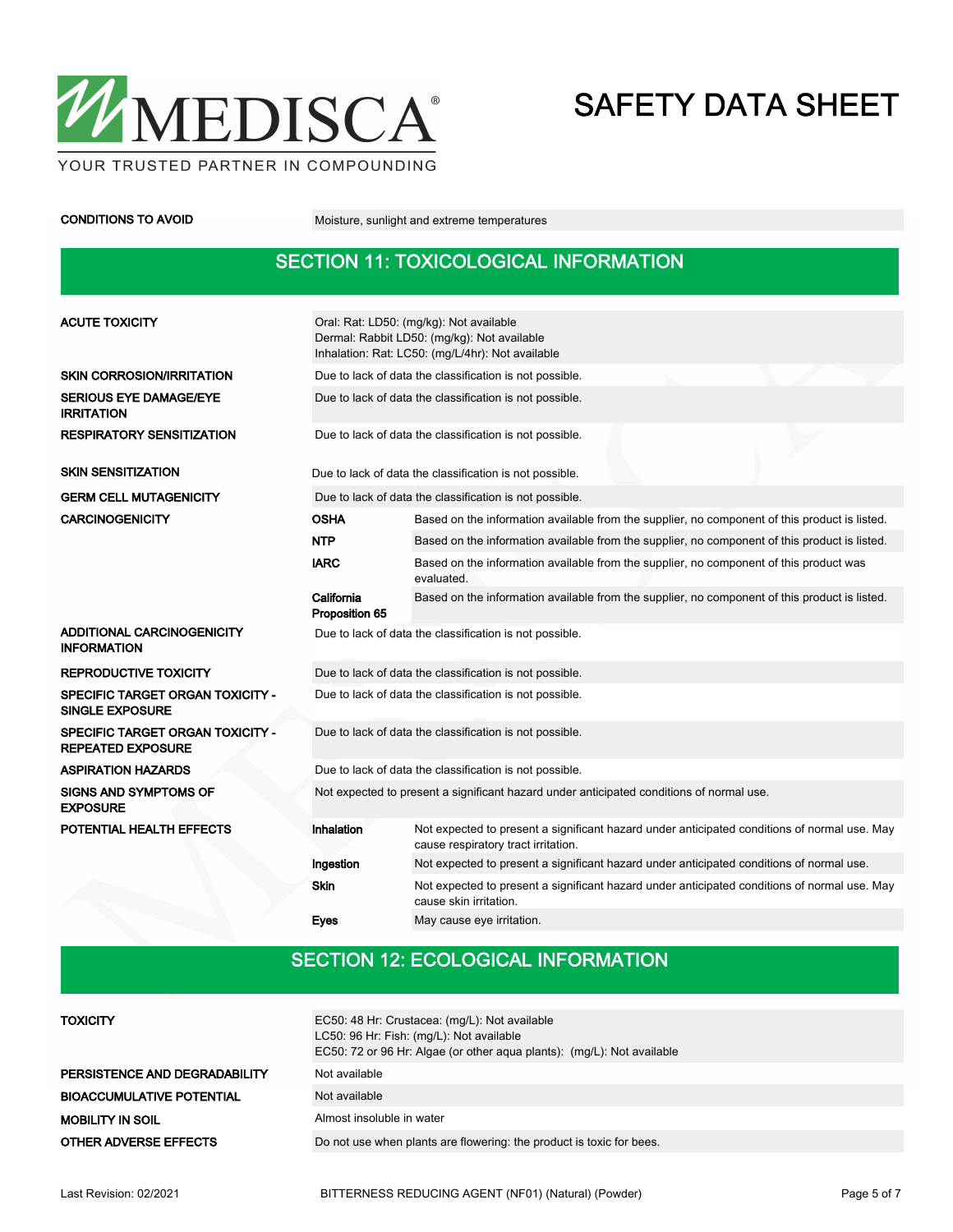

This product is not intended to be released into the environment

### SECTION 13: DISPOSAL CONSIDERATIONS

WASTE DISPOSAL Dispose of in accordance with federal / local laws and regulations. Avoid release into the environment.

#### SECTION 14: TRANSPORT INFORMATION

| UN PROPER SHIPPING NAME                                                                     | Not dangerous good |  |  |
|---------------------------------------------------------------------------------------------|--------------------|--|--|
| <b>UN NUMBER</b>                                                                            | Not applicable     |  |  |
| <b>CLASS</b>                                                                                | Not applicable     |  |  |
| <b>PACKING GROUP</b>                                                                        | Not applicable     |  |  |
| <b>AUSTRALIA</b>                                                                            |                    |  |  |
| <b>HAZCHEM</b>                                                                              | Not applicable     |  |  |
| EU<br>TRANSPORT IN BULK ACCORDING TO<br>ANNEX II OF MARPOL 73/78 AND THE<br><b>IBC CODE</b> | Not listed         |  |  |
| <b>ENVIRONMENTAL HAZARDS</b>                                                                | Not available      |  |  |
| SPECIAL SHIPPING INFORMATION                                                                | Not applicable     |  |  |
|                                                                                             |                    |  |  |

#### SECTION 15: REGULATORY INFORMATION

#### UNITED STATES REGULATIONS

| <b>Chemical Name</b><br>& CAS | <b>CERCLA</b><br><b>40 CFR</b><br>Part 302.4 | SARA (Title III)<br><b>40 CFR</b><br>Part 372.65 | <b>Appendix A</b> | EPA 40 CFR Part 355<br>Appendix B | Pennsylvania | Right-to-know<br><b>New Jersey</b> | l Massachusetts , | <b>California</b><br>Prop 65 |
|-------------------------------|----------------------------------------------|--------------------------------------------------|-------------------|-----------------------------------|--------------|------------------------------------|-------------------|------------------------------|
| Not applicable                | N/L                                          | N/L                                              | N/L               | N/L                               | N/L          | N/L                                | N/L               | N/L                          |

 $N/L = Not$  Listed;  $X =$  Listed

#### AUSTRALIAN REGULATIONS

| <b>Chemical Name</b><br>& CAS | <b>Poisons and Therapeutic</b><br><b>Goods Requlation</b> | <b>Therapeutic Goods</b><br>Act | Code of Practices -<br><b>Illicit Drug</b><br><b>Precursors</b> |  |
|-------------------------------|-----------------------------------------------------------|---------------------------------|-----------------------------------------------------------------|--|
| Not applicable                | N/L                                                       | N/L                             | N/L                                                             |  |

N/L = Not Listed

#### EU REGULATIONS

| <b>Chemical Name</b><br>& CAS | <b>REACH</b><br><b>ANNEX</b><br>XVII. | <b>REACH</b><br><b>ANNEX</b><br>XIV | EC<br>1005/2009 | EC)<br>1850/2004 | EС<br>1107/2009 | EC<br>649/2012 | EC<br>12012/118 |
|-------------------------------|---------------------------------------|-------------------------------------|-----------------|------------------|-----------------|----------------|-----------------|
| Not applicable                | N/L                                   | N/L                                 | N/L             | N/L              | N/L             | N/L            | N/L             |